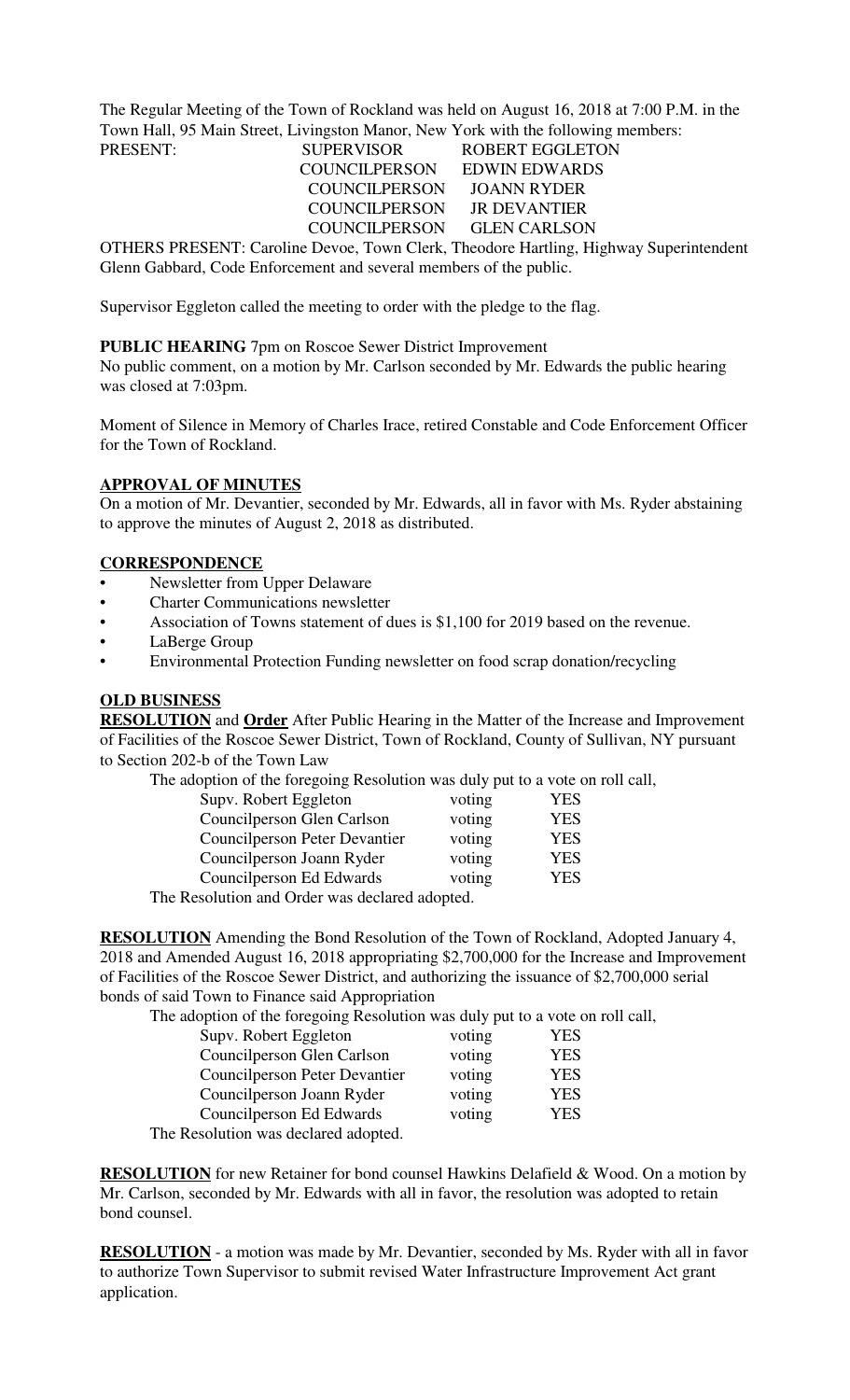**NOW, THEREFORE, BE IT RESOLVED**, that the Town Supervisor is hereby authorized to:

- 1. prepare and submit a WIIA grant application with the assistance of the Town's consultants, as needed; and
- 2. execute a funding (grant agreement with the NYSEFC and all necessary associated documents as required by the NYSEFC; and
- 3. Obligate any and all Town Bond funds necessary to meet any required local match under the WIIA program.
- **RESOLUTION** to authorize revised Agreement for an increased Scope of Services by Engineer Bipin Gandhi, effective August 16, 2018. A motion was made by Ms. Ryder, seconded by Mr. Devantier with all in favor.
- 16 Meadow Street demo completed with help of Highway Department for hauling more than originally expected. A submission for a grant from the County for reimbursement for hauling/carting service in the amount of \$3,450 has been completed.

# **NEW BUSINESS**

- **RESOLUTION** A motion was made by Mr. Carlson, seconded by Mr. Devantier with all in favor to close Casey Way, behind Library on Sept. 1-2 for annual Library event.
- **RESOLUTION** A motion was made by Mr. Edwards, seconded by Mr. Carlson with all in favor to sponsor the Irving Berlin event to be held on September 21, 22, 23
- Budget request forms have been sent to Department Heads, due Sept.13 to town clerk
- **RESOLUTION** A motion was made by Mr. Carlson, seconded by Mr. Devantier with all in favor to hire Delaware Engineering, DPC for general engineering services as needed by the Town of Rockland commencing August 1, 2018 until December 31, 2019. They will be attending the September 5<sup>th</sup> Planning Board meeting.
- **Code Book** The new code book needs reviewing and a special meeting will be set for August  $29<sup>th</sup>$  at 6pm, a notice will be published in the Democrat
- Supervisor's Monthly report a motion was made by Mr. Carlson seconded by Mr. Edwards with all in favor to accept.

# **DEPARTMENT HEADS**

**Ted Hartling** Highway Superintendent - Punchbowl Rd area had partial wash out, work finished on Cottage St., Beaverkill Valley Rd had wash out damage along fishing club area and work will be costly to correct the problem. Hazel Spur culvert will be approximately \$13,000 with concrete cost approximately \$30,000.

**RESOLUTION** - a motion was made by Mr. Carlson, seconded by Mr. Devantier with all in favor to approve replacement of equipment trailer with cost approximately \$30,000.

**Glenn Gabbard** Code Enforcement - Camp at Knickerbocker shut down early due to sewer issue and the town needs to continue to address the situation for both camps.

# **APPROVAL OF BILLS**

On a motion of Mr. Carlson, seconded by Mr. Devantier, the following resolution was ADOPTED - VOTE - AYES 5, NAYS 0 - RESOLVED to approve the bills on the abstract #16 of 2018 in the following amounts:

| General              | 324-343   | \$20,800.60 |
|----------------------|-----------|-------------|
| Highway              | 270-286   | 34,575.72   |
| Liv.Manor Sewer      | 112-116   | 3,013.58    |
| Liv.Manor Water      | 110-114   | 2,850.92    |
| R R Water            | 104-108   | 2,619.51    |
| <b>Roscoe Sewer</b>  | 116-123   | 26,698.83   |
| RR Light             | $30 - 31$ | 1,049.92    |
| Hazel Light          | 16-17     | 57.10       |
| LM Light             | $16-17$   | 2,018.89    |
| Orchard St. Cemetery | 3         | 1,280.00    |
|                      |           |             |